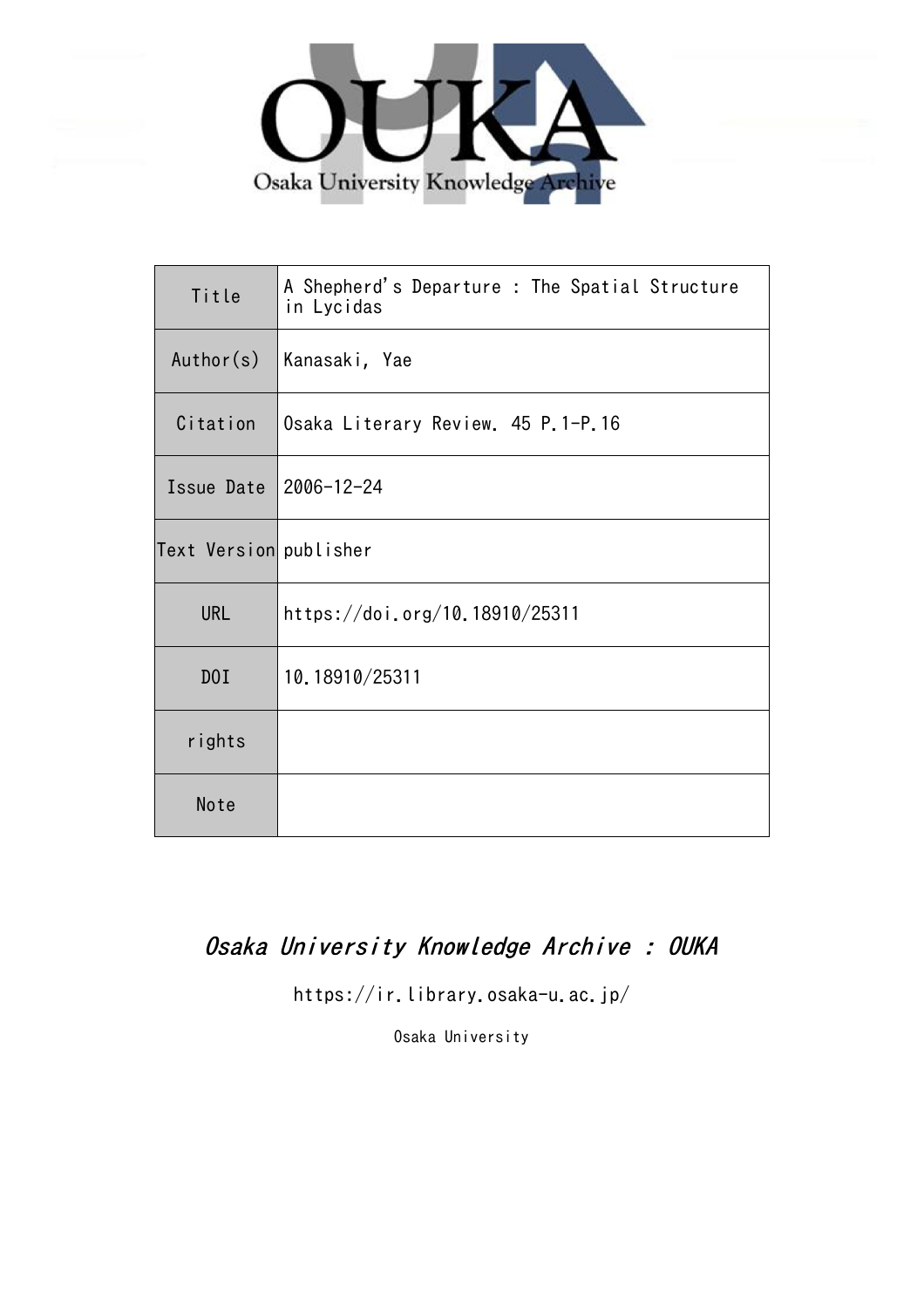# A Shepherd's Departure: The Spatial Structure in Lycidas

## Yae Kanasaki

#### I. Introduction

Lycidas written by John Milton is a pastoral elegy in which he mourns the sudden death of his learned friend of Cambridge University, who drowned in Irish Sea. However, this poem was not appreciated as an elegy till the twentieth century. Many critics pointed out the lack of Milton's sincere grief. Therefore Lycidas was regarded as the prophetic, religious or pastoral poem. Recently, there appear some new interpretations regarding this poem as an elegy. The mental process of overcoming grief is praised by some critics. What kind of device does Milton use in this poem to show us the impressive process of recovery?

Generally, the process of recovery in the elegy tends to be expressed in terms of seasonal change or as passing time. Milton, however, doesn't describe a long term of time in this poem. He expresses a shepherd's change of mind without using so many lines. Though the short elegy is often criticized for its sudden or artificial mental changes, the process of recovery in this poem is very natural. Instead of passing the time, many changes of scene can be found in this poem. As the scene changes, a shepherd, the main character of this poem and persona of the author, travels to various times and spaces. He goes to the past, to the present, to historical time and in the end, to the future. At the same time, he visits various places in his imagination. His heart goes to Britain, Ireland, Italy, Greek, the mythological world and so on. These spatial transitions substitute for the long passage of

 $\mathcal{I}$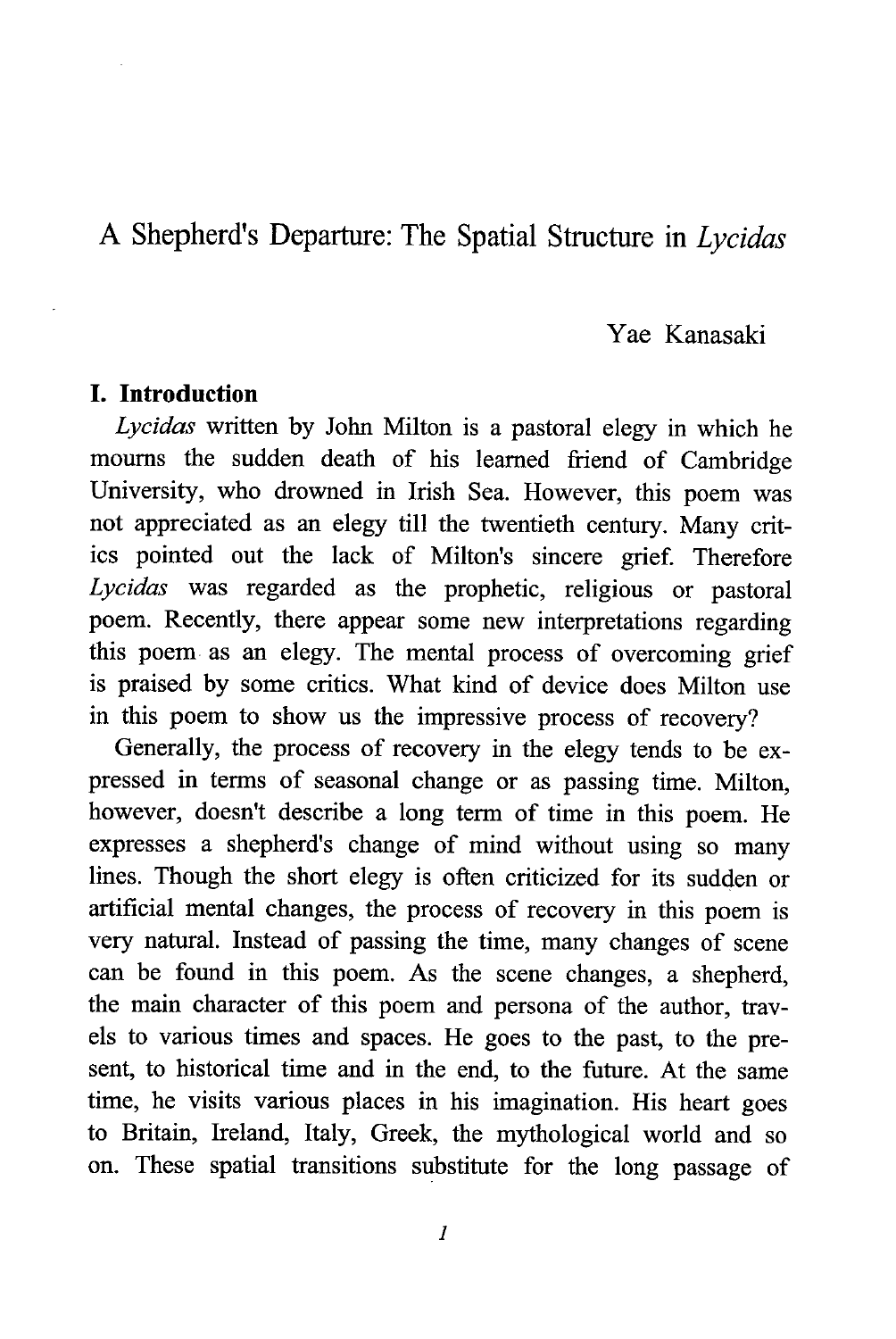time.

# H The World without Movement

In the first scene from line one to line twenty two, the shepherd expresses his profound grief passionately. Milton uses the words to represent his deep sadness and violent emotion: "harsh"  $(1.3)$ , "crude"  $(1.3)$ , "rude"  $(1.4)$  and so on. His mind is far from calmness. In Contrast, there is no movement in this space.

In this scene, the shepherd speaks only about Britain where Lycidas died. In line twelve, the shepherd refers to the sea. He says that he must sing for Lycidas who drifts alone: "He must not float upon his watery bier / Unwept, and welter to the parching wind, / Without the meed of some melodious tear." (11.12- 14). Although there is no specific place-name, the reader understands that this is the Irish Sea where the ship of Lycidas was wrecked. No description of movement is found here. Milton doesn't describe the scene in which the wave conveys the corpse of Lycidas to a far country. These description of the sea makes us imagine his lonely corpse floating upon the water. Generally, the description of the sea includes movement because the sea always flows affected by wave or tide. However, Lycidas only floats upon the sea and stays in the same place here. Therefore Milton tries to express the world without movement in this scene.

In addition, there appears no movement of time: "Bitter constraint, and sad occasion dear, / Compels me to disturb your season due:" (11.6-7). The word "season" (1.7) usually implies the passing time or the seasonal change. However the death of Lycidas stops the circulation of season here. Also the lives of fresh plants in the lines from one to five, "laurels" (1.1), "myrtles brown"  $(1.2)$  and "ivy"  $(1.2)$ , are cutting off by the shepherd. His profound grief stops the current of time.

Thus, the movement stops in this scene reflecting the she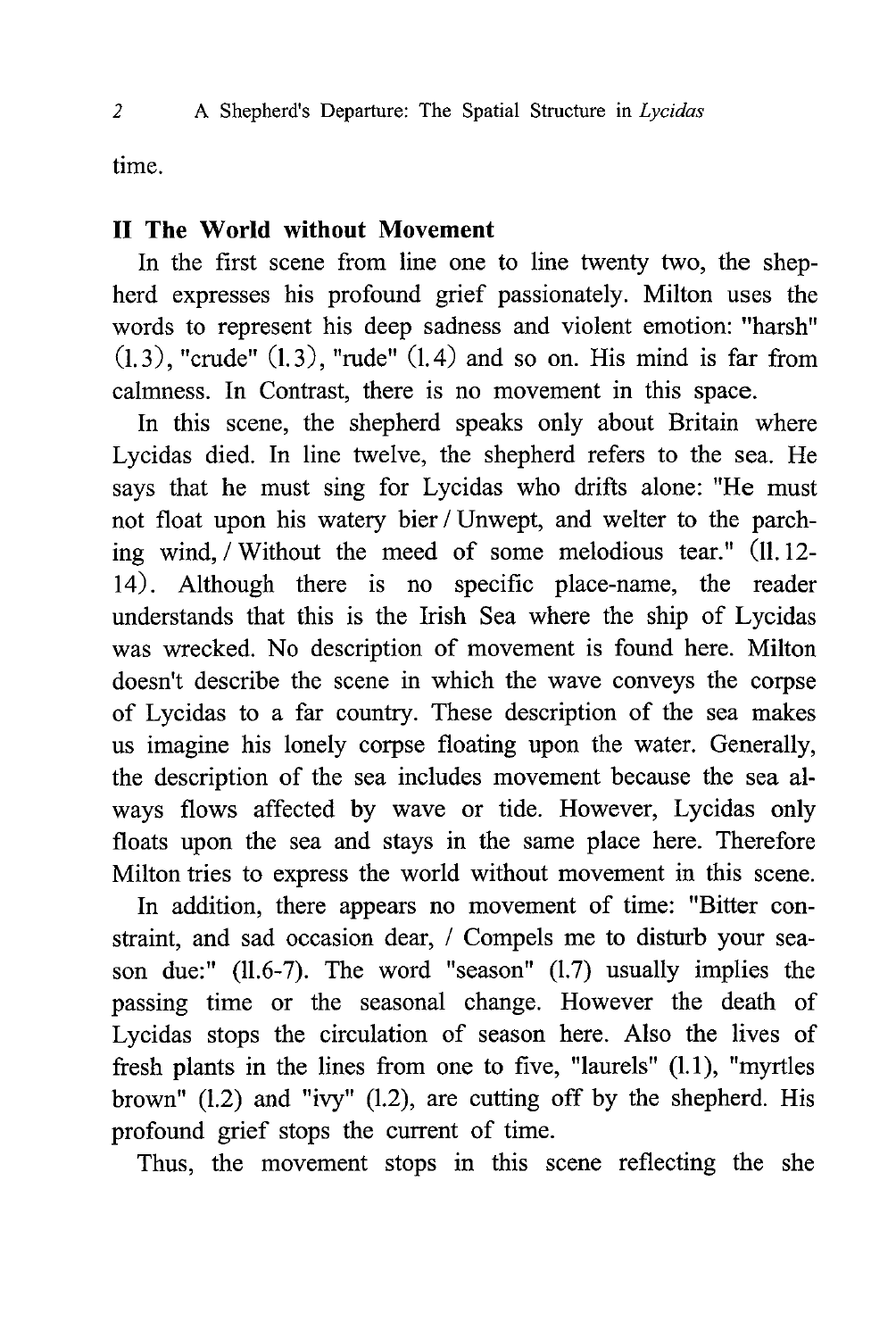#### Yae Kanasaki 3

pherd's profound sorrow. He tells about the things which happen only at this moment. He thinks only about his sad situation. He never tries to recall the moment of Lycidas's death or never thinks about his own future. The death of Lycidas seems to shut the shepherd into a piece of the enclosed space.

# III The Circulating World

In the scene from line twenty three to thirty six, the shepherd recollects his childhood in which he and Lycidas spent happy time. The typical pastoral world is spread out here. There is quietness in the shepherd's mind. Milton shows us a great distinction between this scene and previous scene. In these lines, the author uses the past tense. The difference in the tense makes the reader recognize the transference of the scene.

Together both, ere the high lawns appeared Under the opening eye-lids of the morn. We drove a-field, and both together heard What time the grey-fly winds her sultry horn, Battening our flocks with the fresh dews of night, Oft till the star that rose, at evening, bright, Toward heaven's descent had sloped his westering wheel.  $(11.25 - 31)$ 

Here the landscape changes completely. In the first part, the shepherd describes the sea. In contrast, he writes about a typical pastoral field. Though there are descriptions of water, such as "fountain" (1.24) and "rill" (1.24), the reader imagines rather the vast grassland.

Also there are several descriptions suggesting the passage of time which the author never describes in the former scene. The shepherd tells about the change of the time from the morning to the evening using beautiful expressions: "eye-lids of the morn" (1.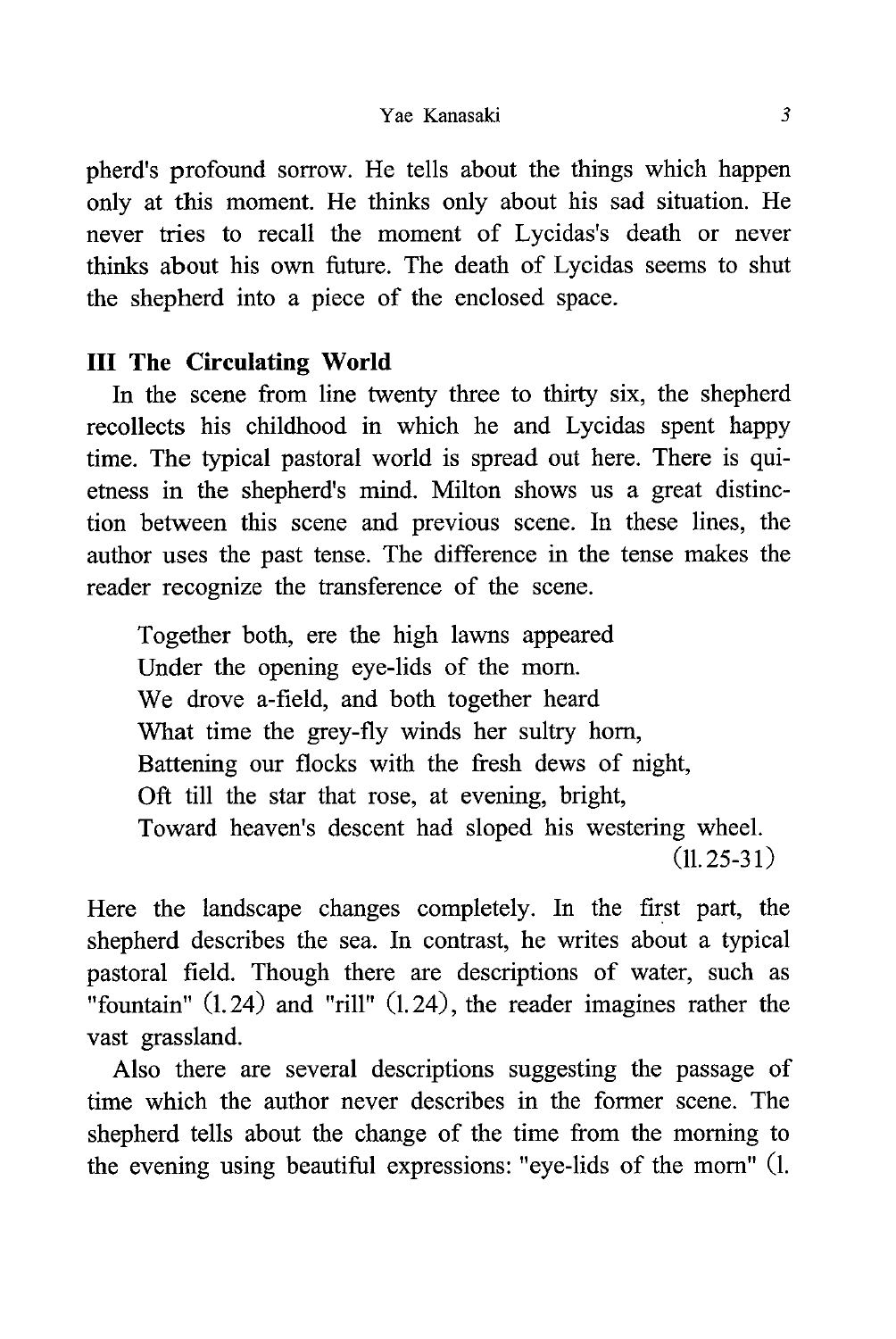26), "the fresh dews of night" (1.29) and "at evening" (1.30). The slow current of the day can be found. Though the shepherd describes only one day, the reader can imagine that the same peaceful day which has no change is repeated again and again. The shepherd and Lycidas live in the circulating time in this scene.

Therefore Milton shows to us a completely different world, a pastoral world in which time circulates gently. A shepherd invites the reader to a new world different from the motionless world of the former scene.

# IV The Shepherd's Journey

In the third scene which is from line thirty seven to line one hundred and eighty five, there appear many spatial transitions. A shepherd's imagination moves from place to place.

At first, the shepherd talks about his profound sorrow for the loss of Lycidas again. He grieves for the ruin of the place in which he and Lycidas spent their childhood. Here he returns to the real world from the past world. Milton shows the reader that the Shepherd stops fleeing from cruel reality.

Then the shepherd asserts the nymphs' responsibility for his dear friend's death. He begins to imagine the sea and the water here. This sudden change of the scene from the wood to the sea impress the distinction of the place more strongly on the reader.

For neither were ye playing on the steep, Where your old bards, the famous Druids, lie, Nor on the shaggy top of Mona high, Nor yet where Deva spreads her wizard stream: (11.52-55)

In these lines, the shepherd notes the various places where the nymphs might play when Lycidas's ship was wrecked: "the famous Druids, lie," (1.53), "Mona high" (1.54) and "Deva spreads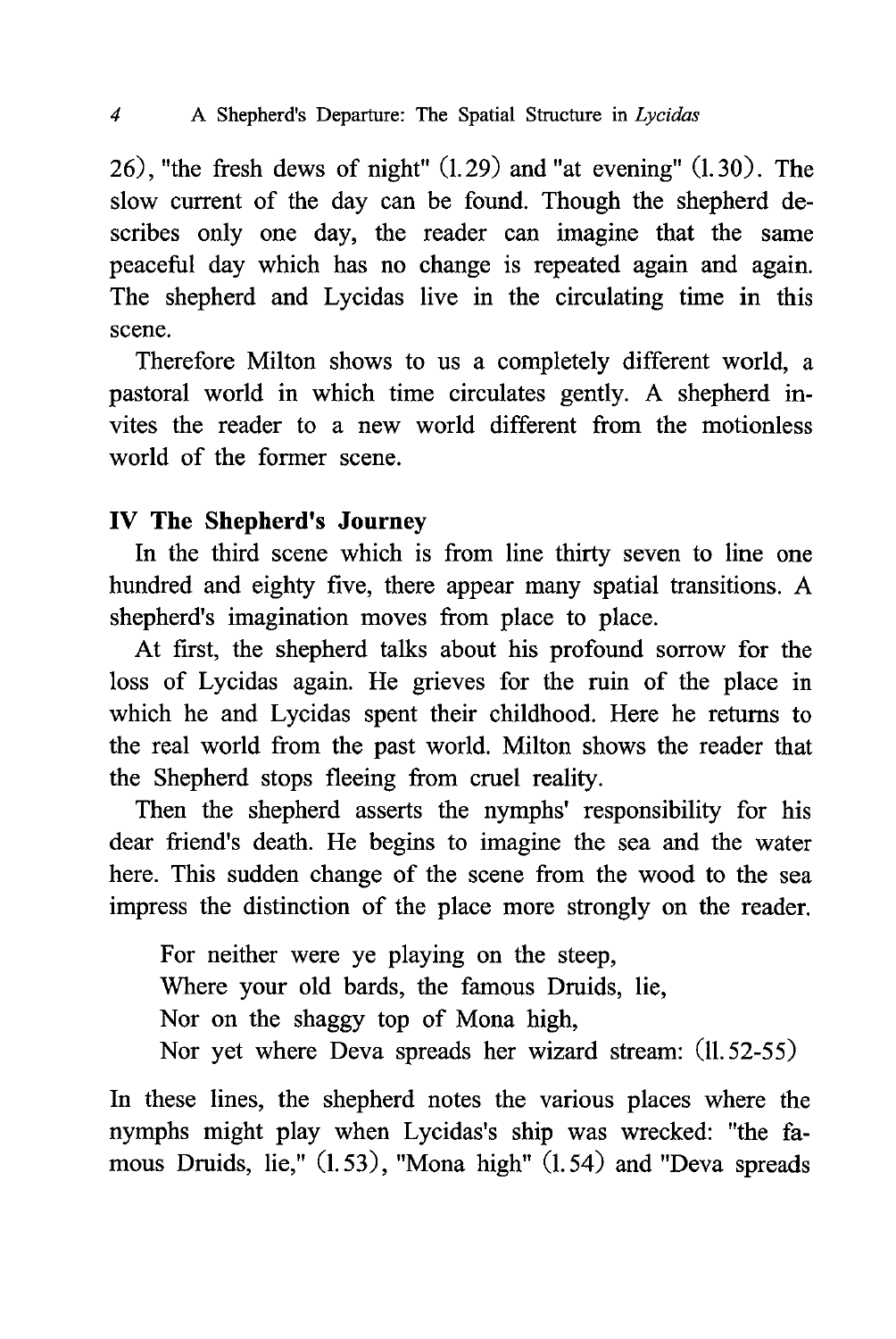#### Yae Kanasaki 5

her wizard stream" (1.55). Druid is an ancient Celtic group of priests. Mona is an old name for Anglesey Island which floats upon Irish Sea. Anglesey Island is near the city Chester where Lycidas embarked on the ship. The names of "Druids" and "Deva" make the reader imagine Ireland where Lycidas died. Also the river Deva is the source of the Chester water supply. It implies the ship's route which Edward King took. Milton shows us that the shepherd returns to Ireland Sea again which he describes in the first part of the poem. However, the author tries to express this sea more specifically than in the former description by enumerating the place-name. At the same time, the shepherd's visit to various places in his imagination here makes us imagine the current of water. The movement of water reflects the change of the shepherd's mind, and implies the shepherd's intention to start his consolatory travel for his future from where his grief begins to flow.

Also he uses some specific place-names when he tries to accept the fact of Lycidas's death considering the mythology in which the Muse can't help her dear son Orpheus.

What could the muse herself that Orpheus bore, The muse herself for her enchanting son Whom universal nature did lament, When by the rout that made the hideous roar, His gory visage down the stream was sent, Down the swift Hebrus to the Lesbian shore. (11.58-63)

The shepherd describes "Hebrus" (1.63) and "Lesbian shore" (1. 63). "Hebrus" is an old name of the river Maritsa which flows in the southeast of the Balkan Peninsula. "Lesbian shore" suggests Lesbos Island which is in Aegean Sea. These names are often described in the works of Ovid and Vergil. These descriptions show us that the shepherd has a long journey from Ireland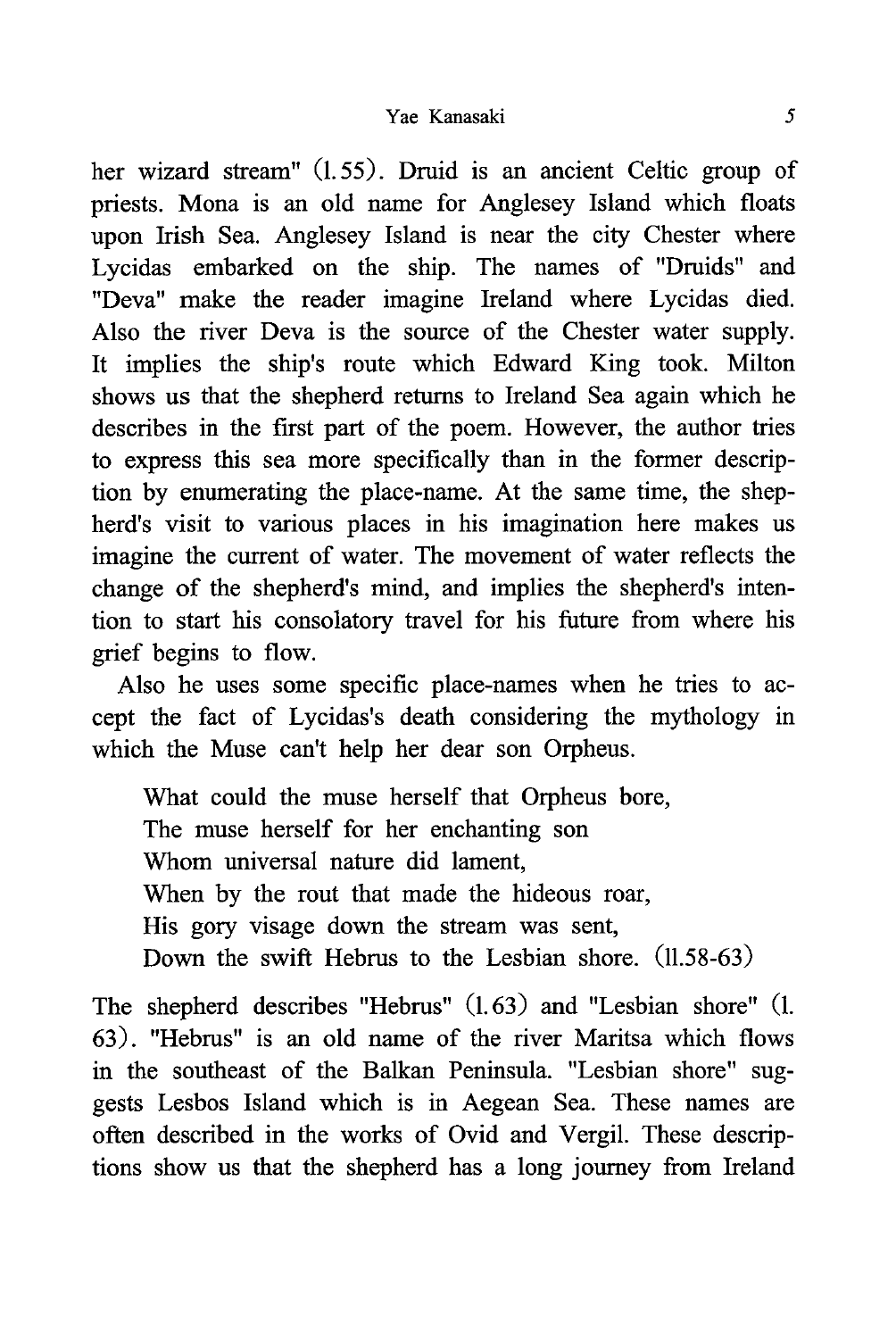where Lycidas sunk to distant Greek world where the reader in those days can't visit so easily. The far distance between these two places emphasizes the great movement of the place. In this scene, the reader is invited to travel in a different world with the shepherd.

Then, there appears the image of water again. The shepherd also mentions the specific place-names: "0 fountain Arethuse, and thou honoured flood, / Smooth-sliding Mincius, crowned with vocal reeds, / That strain I heard was of a higher mood:" (11.85-87). In this part, he describes Italy. "Arethuse" (1.85) is a fountain of Ortigia Ireland in Sicily. The river "Mincius" (1.86) flows in the north Italy. It is said that "fountain Arethuse" implies Theocritus who was born in Sicily. Some critics say that "Mincius" suggests Virgil who was born in Mantua . These two names are often found in Roman pastorals. These words make the reader imagine the far away land again. The reader can feel the long journey of the shepherd. The shepherd returns from the Greek world to Italy here. The shepherd begins to take a return passage from the far away world to Britain where Lycidas died.

Next, he refers to the mythological gods. The shepherd asks "Neptune" (1.90) about the sea which sunk Lycidas's ship. Then, "Hippotades" (1.96) answers the shepherd's question. "Hippotades" is a Homeric and Ovidian name for "Aeolus", the god of wind. He says "The air was calm, and on the level brine, / Sleek Panope with all her sisters played." (11.98-99). "Panope" is one of fifty sea nymphs who are called Nereids. This name is also found in the works of Virgil. The mythological gods talk about the sea of the real world in which the shepherd lives. The shepherd travels between his own world and the ancient Grecian world.

After that, the shepherd tries to accept the fact of his dear friend's death and find consolation.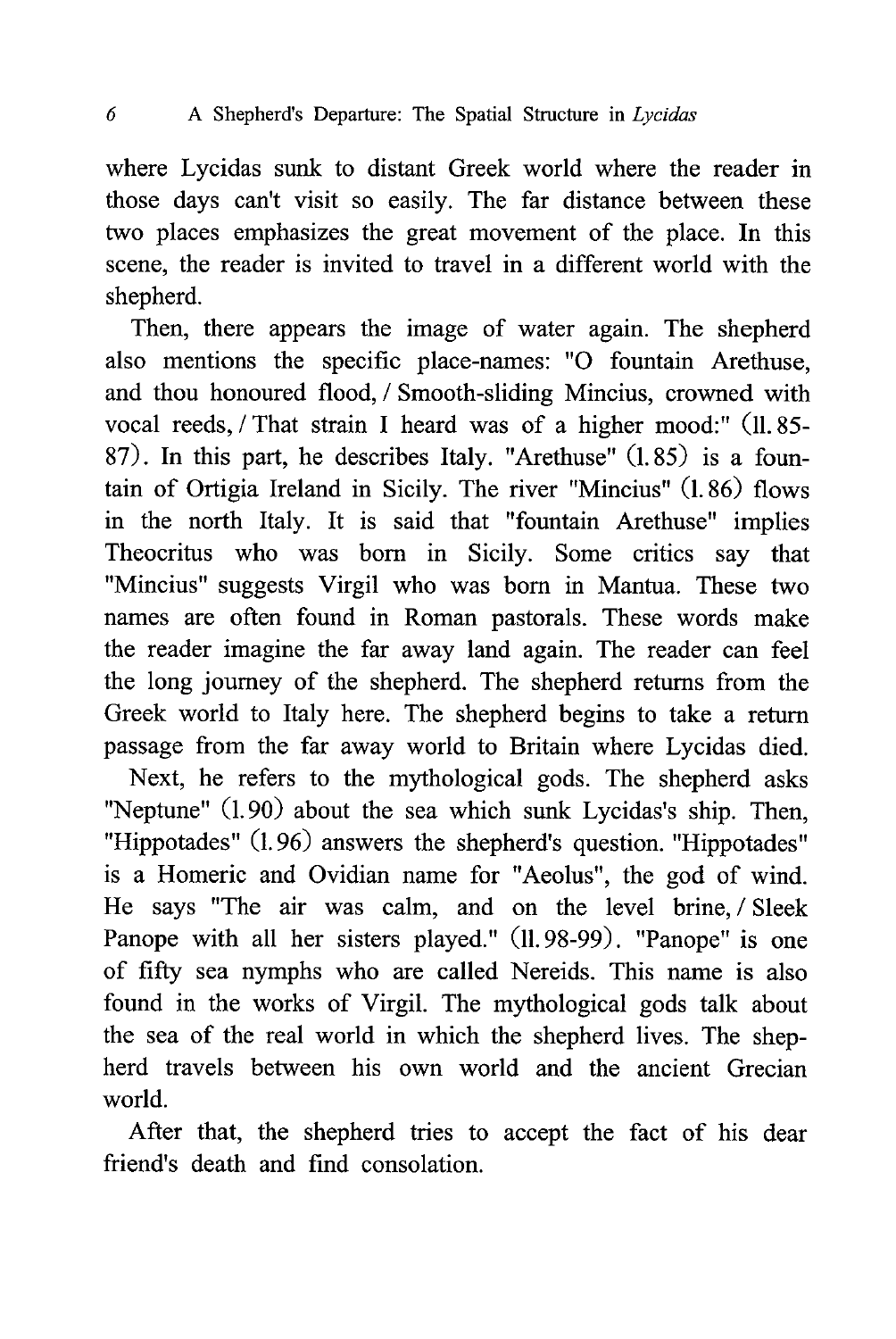Return Alpheus, the dread voice is past, That shrunk thy streams; return Sicilian muse, And call the vales, and bid them hither cast Their bells, and flowrets of a thousand hues. (11.132-135)

"Alpheus" is a river god who pursues the nymph "Arethusa". In Sicily, there is a legend about her that Diana transforms "Arethusa" into "fountain Arethuse" of Ortigia Island. The shepherd also talks about the "Sicilian muse". He imagines Sicily as he describes in line eighty five and eighty six. The author tries to impress on the reader again that the shepherd begins to return from far away world to Britain.

In the next piece from line one hundred and fifty two to line one hundred and sixty four, the shepherd begins to think more positively. There are many spatial transitions. The shepherd returns to England. There appear various specific place-names when the shepherd imagines the land where Lycidas goes.

Whether beyond the stormy Hebrides Where thou perhaps under the whelming tide Visit'st the bottom of the monstrous world; Or whether thou to our moist vows denied, Sleep'st by the fable of Bellerus old, Where the great vision of the guarded mount Looks toward Namancos and Bayona's hold; (11.156-162)

This part shows us the spatial transitions distinctively. The first place where the corpse of Lycidas goes is "Hebrides" (1.156). "Hebrides" means the group of islands which is in the west of Scotland, north of the Irish Sea. The shepherd returns again to the sea where Lycidas sunk after the journey in a different time and place. It implies that the shepherd can accept the loss of his friend. Next, he describes Britain. He shows us the place where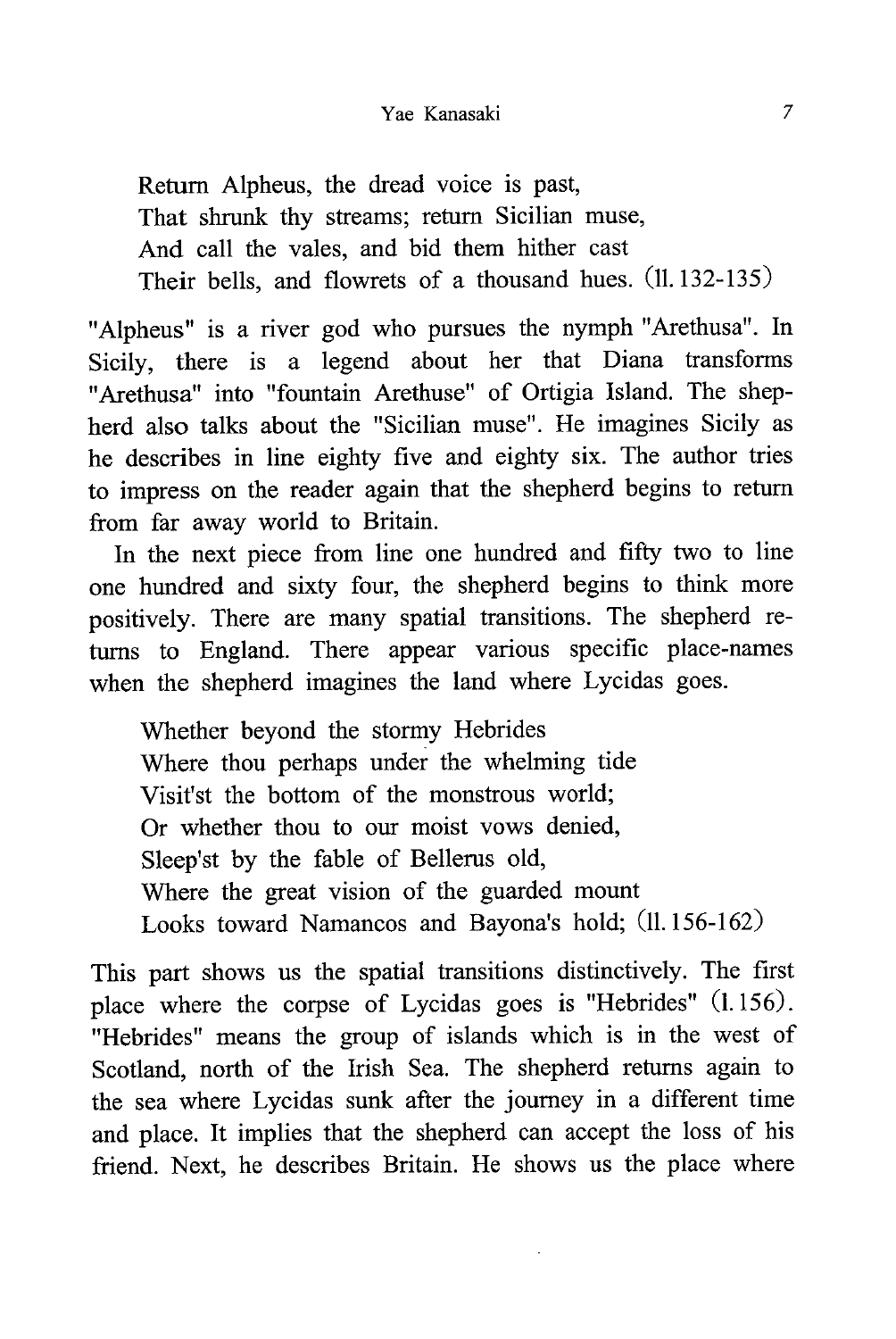### 8 A Shepherd's Departure: The Spatial Structure in Lycidas

"Bellerus" (1.160) exists. "Bellerus" is an imaginative giant man whom Milton made. It is based on the word "Bellerium" which means "Land's end" in Latin. "Land's End" is a name of a cape in Cornwell, which is in the southeast of Britain. The dead Lycidas goes southward in these lines. Then the shepherd sees "Namancos and Bayona's hold" (1.162). "Namancos" is a name of the mountainous lands in the southwest of Spain. "Bayona" is a fortress near "Namancos". Some critics say that these names imply the strife between Britain and Spain. However, these place-names also imply the spatial movement and the hope of the shepherd. Describing Land's End and Spanish place suggests that he is not satisfied with the rest of Lycidas in peace under the sea. The shepherd hopes that Lycidas goes to the far away place where ordinary people can't arrive.

In the end, the shepherd attains consolation in his mind. In lines from one hundred and sixty five to one hundred and eighty five, Lycidas was apotheosized. In this part, there is no severe description of sadness. Here he can recover peace in mind.

So Lycidas sunk low, but mounted high, Through the dear might of him that walked the waves; Where other groves, and other streams along, With nectar pure his oozy locks he laves, And hears the unexpressive nuptial song, In the blest kingdoms meek of joy and love. (11.172-177)

The shepherd is healed completely by this apotheosis. In this part, the nature of time differs from the former parts of the poem. There appears no description representing the passage of time here. However, the time isn't stopping. Eternal time appears. Also, space changes in this part. The description of heaven makes the reader imagine the higher place. The reader can feel the end of the shepherd's journey here. Milton describes this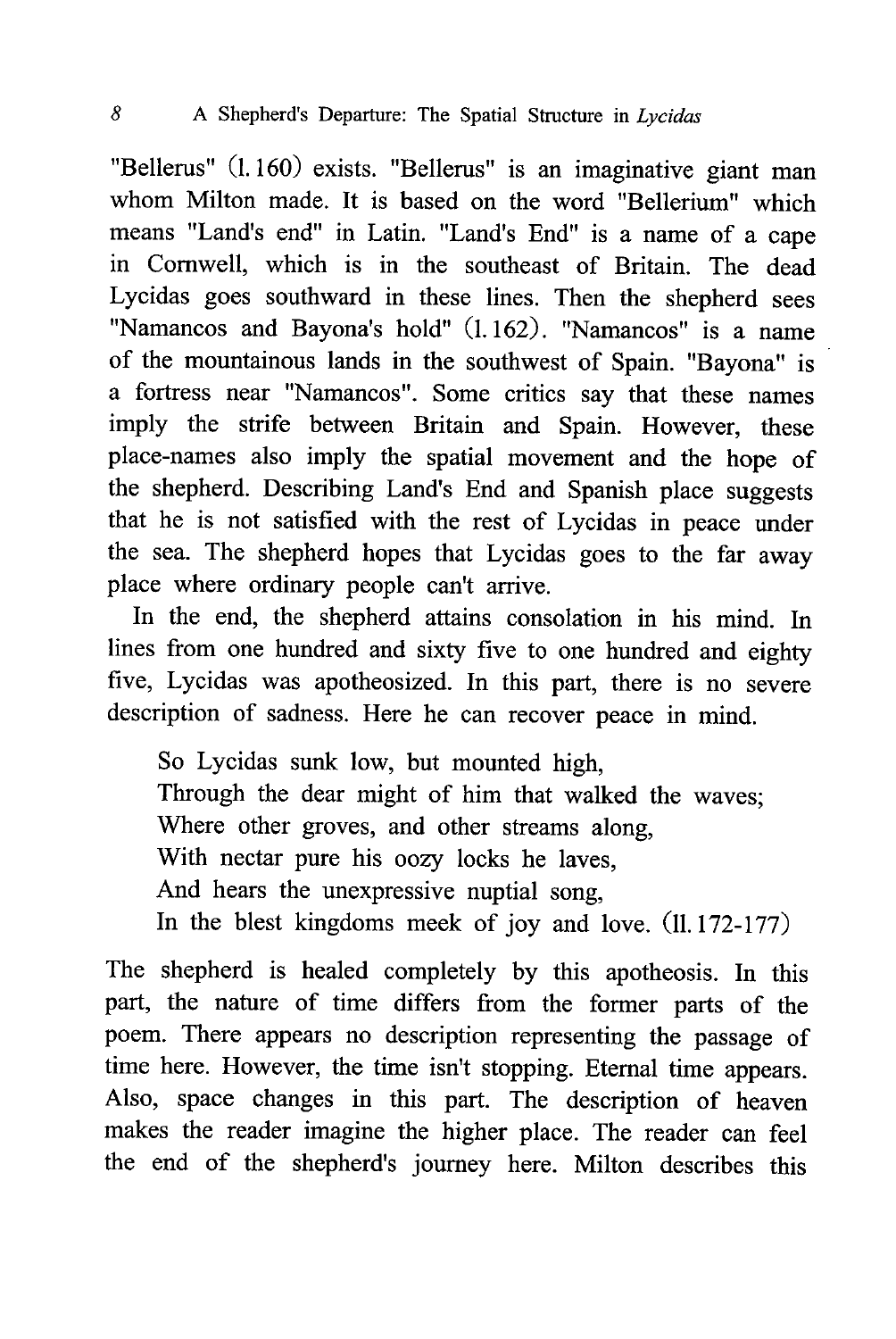temporal and spatial transcendence to impress us with the accomplishment of the shepherd's consolation.

Thus, the shepherd is cured gradually by traveling through the various worlds. The use of the specific place-names give us the concrete imagery of his travel. The movement in historical time and in the vast space, giving dynamism to the poem, shows the process of the shepherd's recovery.

### V The Shepherd's Departure

The last scene which has only eight lines, from line one hundred and eighty six to line one hundred and ninety three, are regarded as the epilogue of Lycidas. As the change of the narrator implies, the time and place also change widely in these lines. These eight lines have been perceived as problematic.

Thus sang the uncouth swain to the oaks and rills, While the still morn went out with sandals grey, He touched the tender stops of various quills, With eager thought warbling his Doric lay: And now the sun had stretched out all the hills, And now was dropped into the western bay; At last he rose, and twitched his mantle blue: To-morrow to fresh woods, and pastures new. (186-193)

The main reason which causes the arguments about this part is sudden appearance of a new narrator. Generally, in the elegy, one narrator is used throughout. The authors usually write elegies in the first person narrative because the elegy is a poem in which the author mourns the death of his familiar person. Milton also uses the first person narrator in this poem, except being this epilogue. However, there appears suddenly a third person narrator here. The uncouth swain begins to speak in this epilogue though the general end of the pastoral elegy in those days is the scene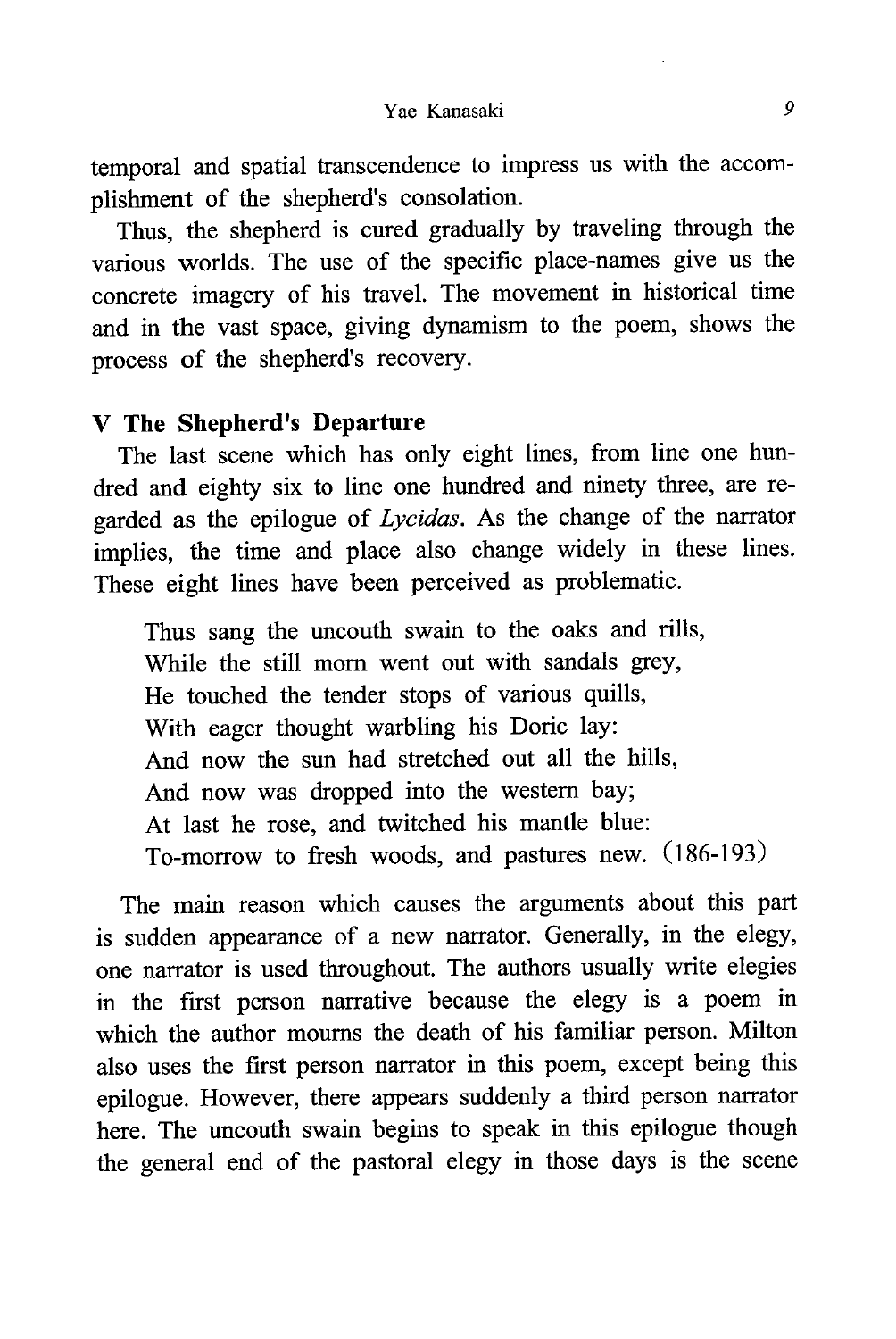of apotheosis. For four hundred years, critics have discussed the reason why Milton added this unique epilogue to the poem. The temporal and spatial changes of this scene may resolve the problem.

 Milton shows us that the story of the shepherd and Lycidas is a song sung by the uncouth swain. Some critics examine this problem from the viewpoint of narratology. Some of them point out that there is a frame of nested narrations. Stanley Fish tries to explain this issue by describing the anonymity of the narrator.

• • • if the introduction of a narrative perspective suggests that everything presented as spontaneous was in fact already spoken, this is no more than a confirmation of what has long since become obvious; if the new voice is unidentified, it is only the last in a series of unidentified voices or of voices whose single identified voice have long since been lost or blurred; and if the unidentified voice is impersonal it is merely a continuation of the mode the poem has finally achieved. (Fish 279)

He regards "the uncouth swain" as an anonymous or impersonal narrator. He points out that the word "uncouth" means not only "unsophisticated" , but also "unknown or strange". He states that the appearance of the unidentified narrator deprives us of the sense of reality which the presence of the first person narrator formed in the first one hundred and eighty five lines. So he concludes that these eight lines narrated by the anonymous narrator gives the sense of the end of the poem. I agree with his opinion in the point that the impersonal narrator appears to finish the poem. However, the appearance of the swain also suggests the spatial distinction. Though Fish doesn't emphasize the change of place, there is an obvious transition in the landscape in these eight lines. With the appearance of the new narrator, the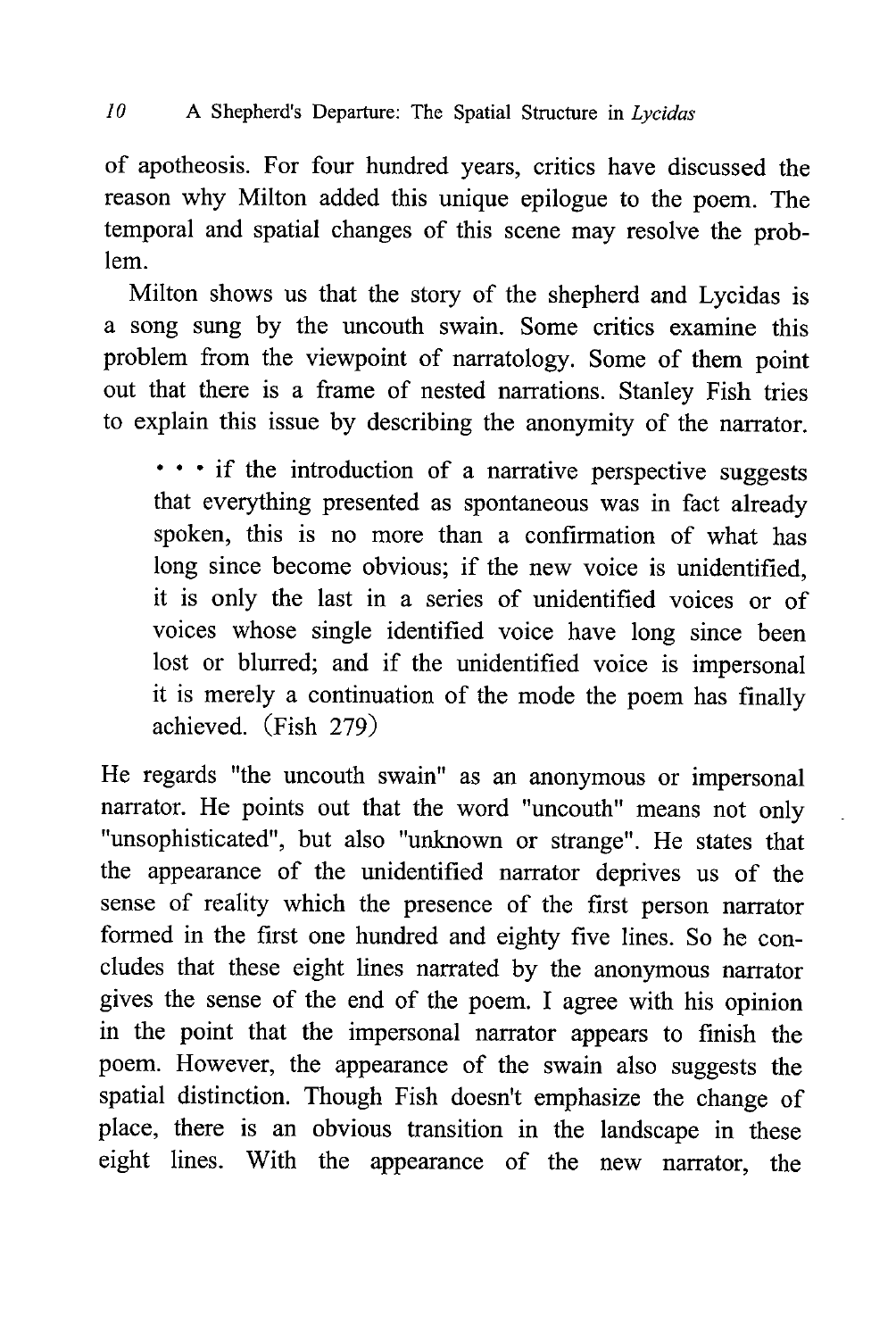shepherd jumps into a new dimension different from the world in which the shepherd mourns for Lycidas. Therefore Milton describes the uncouth swain to impress us more vividly with the spatial movement.

Now I would like to consider the change of the world surrounding the narrator. A pastoral world is found here. Some critics say that this pastoral world is the same one which Milton describes in the shepherd's retrospect. They say that the time of this scene circulates again. Certainly, the time begins to pass smoothly here. There are some descriptions which suggest the current of time. The author describes the morning: "the still morn went out with sandals grey" (1.187). Also the sun begins to move in these lines. However, the pastoral landscape of this scene is different from the one in the retrospective scene. Time doesn't circulate here because there is an obvious difference in the nature of time between these two scenes. In this scene, time passes straightly. The descriptions of the sun and the swain's movement suggest such straight movement of time. For example, the author represents only the sunset: "And now was dropt into the western bay; " (1.191). Milton doesn't show us a sunrise or coming of a new day which imply the circulating world. However, instead of such expression, the author represents the movement of the swain. In the last line of the poem, the swain declares that he will go to new pastures: "To-morrow to fresh woods, and pastures new." (1.193). The author shows us that the swain will see a sunrise in a new place. This movement of the swain suggests that he hopes for new days which are completely different from the past days. In this point, the reader can see the obvious temporal distinction between this part and the retrospective part from line twenty three to line thirty six. As I discussed in section III, the shepherd has the same days which continue forever and he hopes for days which do not change. The time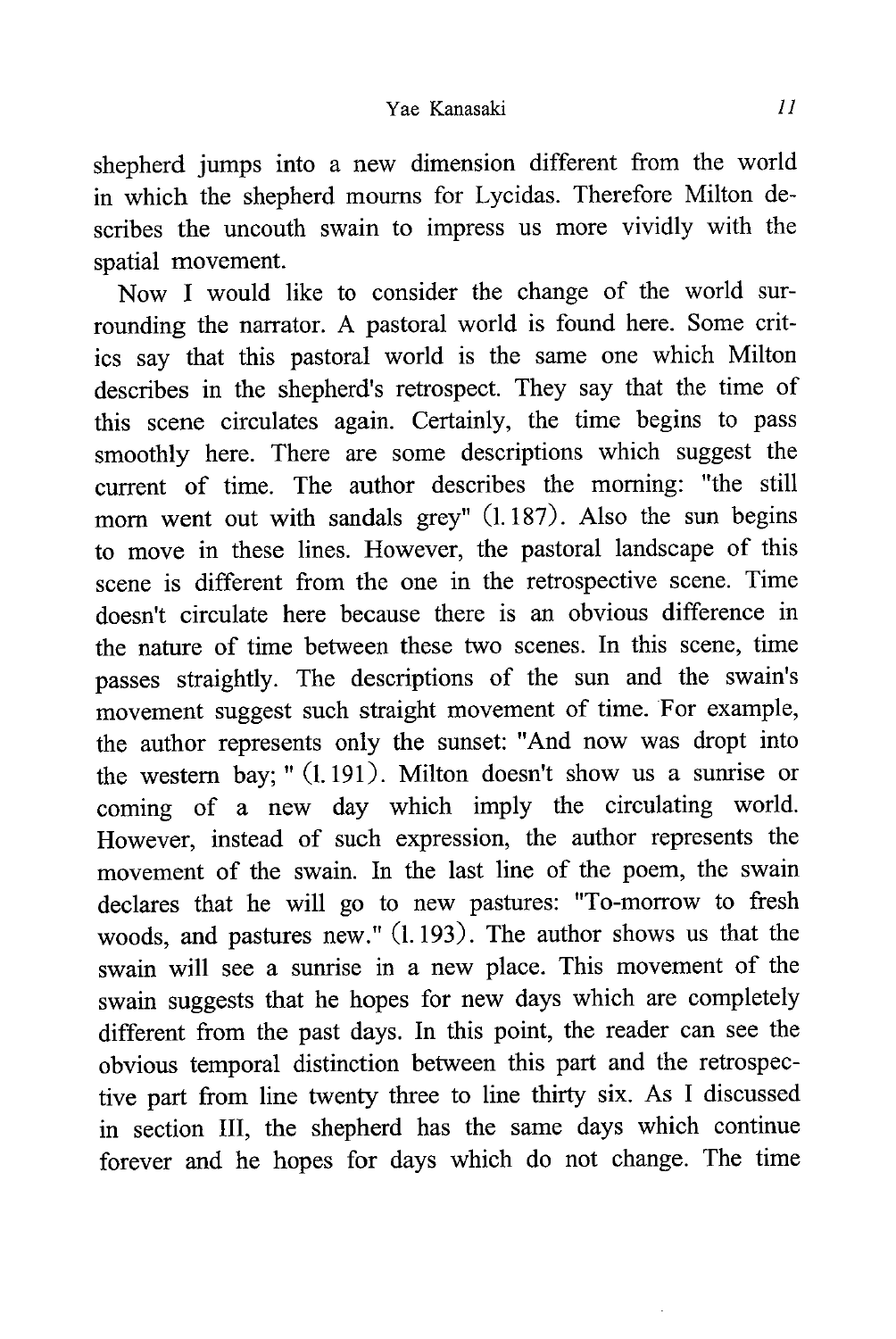circulates in the scene of the shepherd's memory. In contrast , in this epilogue, the swain hopes for a new tomorrow. He seems to hope for a break with the past and the coming of new different days. The coming of new life makes us feel the straight movement. So time begins to flow straightly in this epilogue. This movement implies that the swain tries to take a walk to the future. Therefore there is a temporal difference between two pastoral worlds.

At the same time, there is a spatial difference between these two parts. For, the pastoral world here shows us a vast expansion of the field compared with the pastoral world described in the shepherd's memory. In the lines from twenty three to thirty six, Milton only represents the sight of hill in which the shepherd and Lycidas spent happy days. In this epilogue , the author describes the several places. As I mentioned before , the swain goes to new pastures in line one hundred and ninety three. Milton uses also the imagery of sea here. He expresses the sunset: "And now was dropt into the western bay;" (1.191). The word "bay" makes us imagine the broad sea which spreads vastly . Moreover, the description of this line suggests the explicit distinction between this part and the shepherd's retrospective part. In line thirty one, Milton uses the expression which is similar to this line: "Toward heaven's descent had sloped his westering wheel." (1.31). According to Oxford English Dictionary, "westering" means "That declines from the meridian towards the west". In line thirty one, the shepherd describes the star moving in the sphere and sinking into the western horizon. Also in line one hundred and ninety one, the sun drops into the western bay. Both the sun in the epilogue and the star in the retrospective scene sink into the west. However, the imageries which these two lines give us are different. The description of the star in line thirty one makes us imagine the circulating stars in the limited place. In contrast , in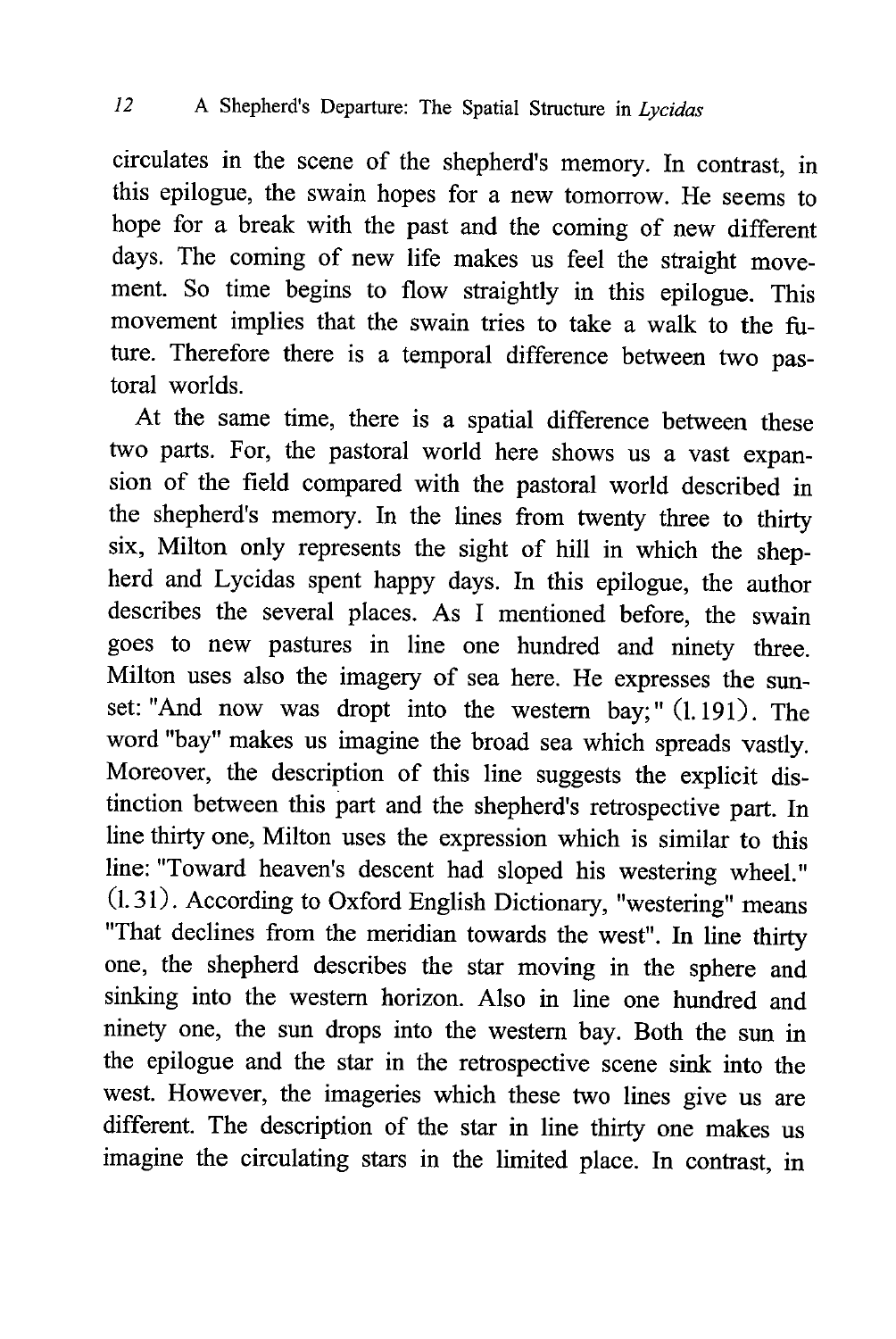line one hundred and ninety one, the reader can imagine the broad space in the description of the sunset because the sun drops into the sea. The difference of the imagery in these similar descriptions emphasizes the difference of the pastoral world between these two scenes. The space in the epilogue opens toward the broad world.

Also this scene makes us imagine visually the openness of the space. In line one hundred and ninety two, Milton describes the blue mantle of the swain: "At last he rose, and twitched his mantle blue:  $(1.192)$ . Though a shepherd usually wears grey in the pastorals, Milton gives the blue coat to the swain intentionally here. Some critics state that blue is a traditional colour for a hope. Other critics points out the similarity with the blue mantle of Elijah, a Hebrew prophet who is found in the Bible. However, the blue mantle makes us imagine the broad sky. Though there appear the sunset and the red sky at the end of this scene, the reader can imagine a blue sky surrounding the swain who sings eagerly in the lines from one hundred and eighty six to one hundred and eighty nine. Peter Sacks states that "It [mantle blew] is perhaps only the coventry blue cloak of a shepherd. But how to distinguish it now from the blue sky surrounding the sun?" (Sacks 116). He points out that the both the swain's mantle and the sky have same blue colour, so that the reader can't distinguish the swain from the sky. Though Sacks emphasizes the similarity of the blue colour in the sky and the mantle, this description is intended to produce the broadness of this pastoral world visually. As he says, the reader can imagine that the swain's figure merges into the blue sky in this epilogue. This situation makes us imagine the wide blue space where the swain and the unified sky extend infinitely. So "his mantle blue" suggests visually the spatial expanse. This description also implies one of the characteristic points of this part which the author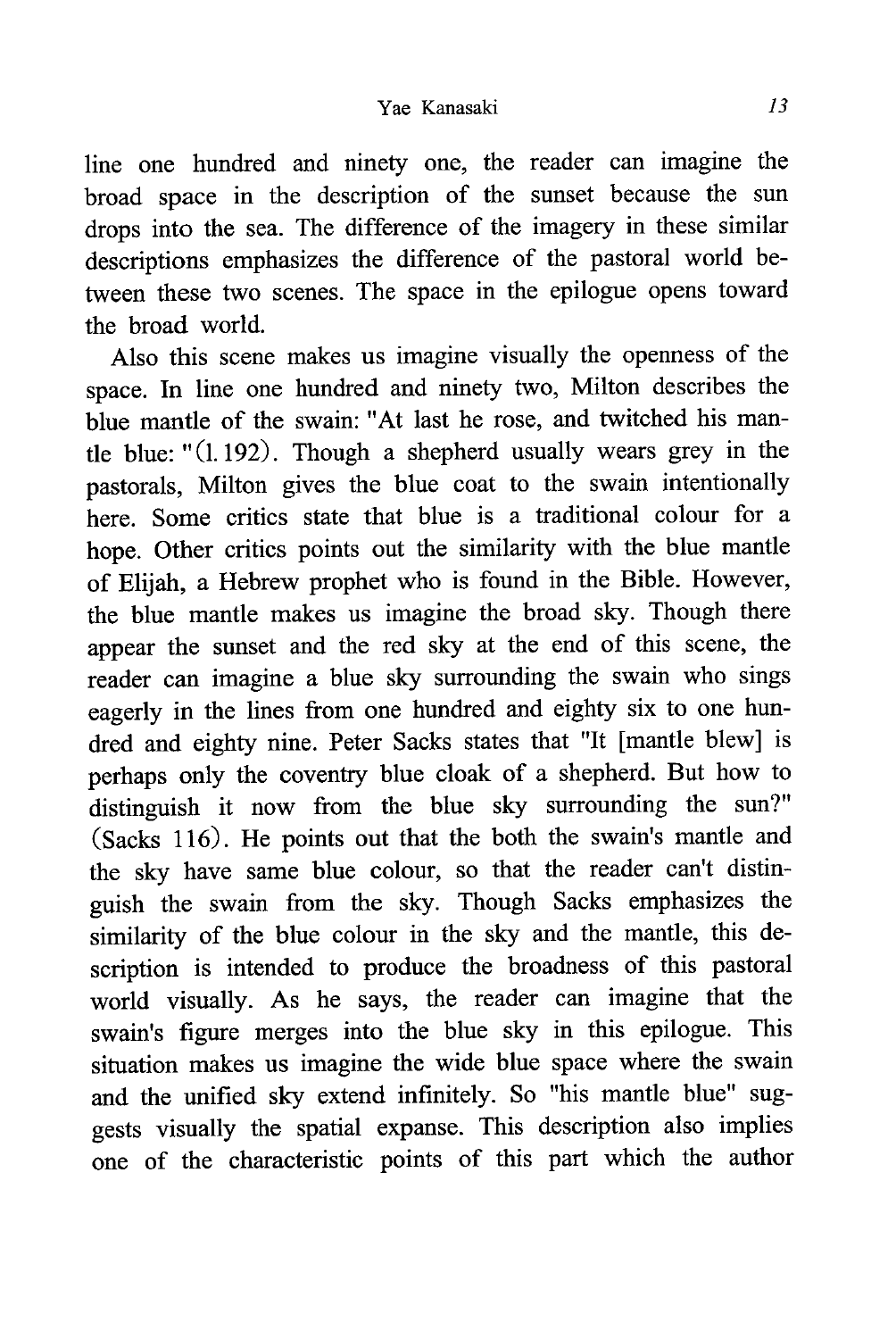doesn't express in the other parts.

In the last line of the poem, the shepherd goes to another place: "To-morrow to fresh woods, and pastures new." (1.193). The line lacks a verb. However, the word "to", compensating admirably the absence of verb, implies a movement toward a new direction. The meaning of "fresh woods, and pastures new" have been discussed. Nowadays, there are many interpretations of this line. Some critics insist that it implies the new puritan society which appears after puritan revolution. Other critics state that it is biographical. They say that it implies the journey to Italy which Milton took in 1638, the next year when he wrote Lycidas. Also there are some critics who state that it implies a change in poetic creativity. However, it seems to me that this expression doesn't imply the author's poetic career or his prophecy. This expression suggests the change of the shepherd's mind because Milton writes this poem in the genre of pastoral elegy which discusses the course of the author's recovery from the sadness of his friend's death. In this epilogue , the mind of the author is totally cured. There is no more sad or severe expression caused by the death of Lycidas. No reference to Lycidas is found here. They are replaced by some words which imply the calm mind of the author. Milton uses the word "tender" (1.188). He doesn't use such word in other parts of the poem. Therefore there is an accomplishment of the shepherd's recovery. Thus, the swain's movement to new pastures suggests the new condition of his mind.

Milton writes this epilogue to impress the reader more strongly with the accomplishment of the shepherd's recovery. As I mentioned above, this pastoral world is completely different from the other parts of the poem. The time moves straight in this scene. The swain is no more confined by the memory of the past . He goes to a new place at the end of the poem. This end suggests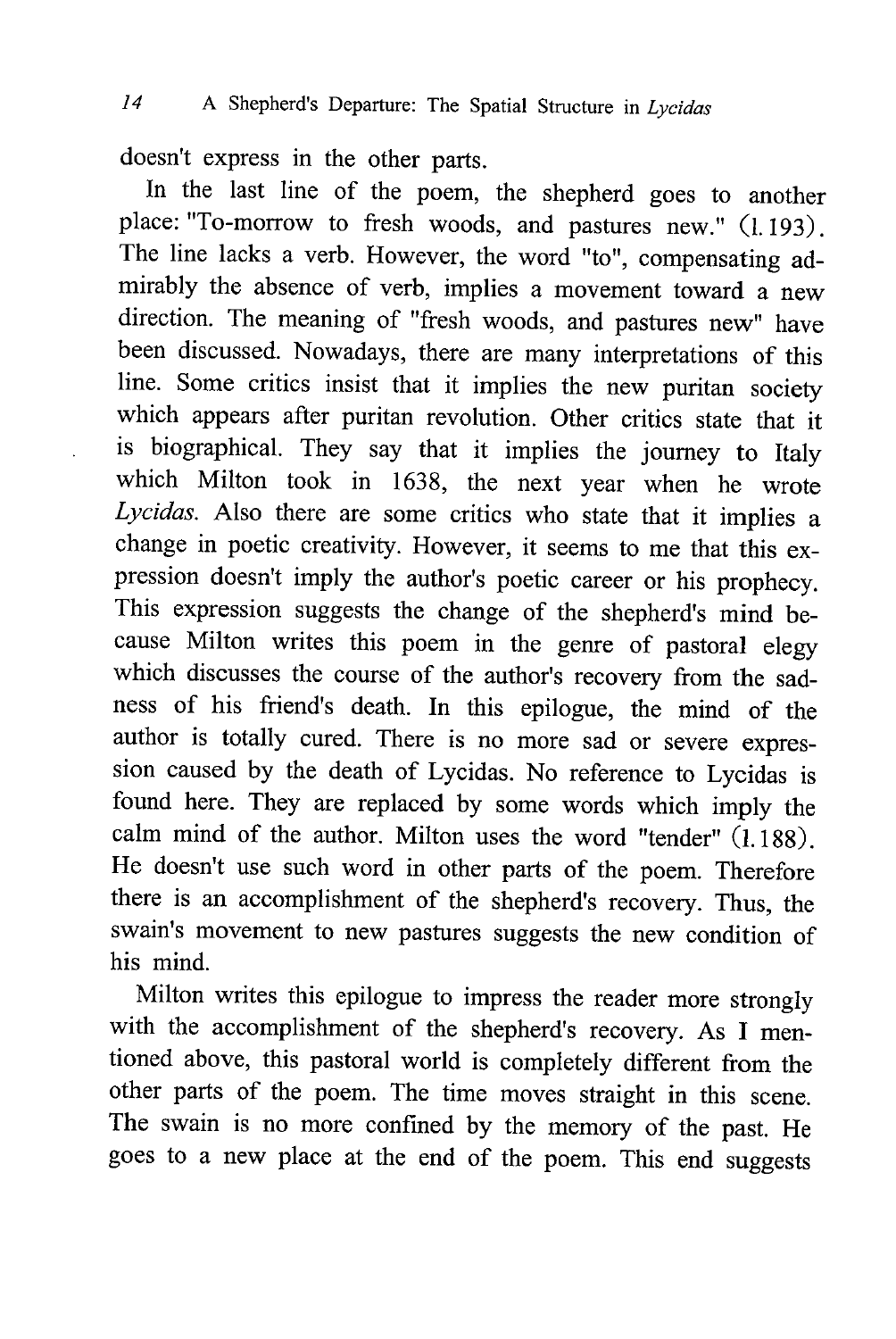the shepherd's departure toward the future.

# VI Conclusion

Generally, in the elegy, the author doesn't change the temporal and spatial structure so much. The process of recovery tends to be described in chronological order, and several scenes of poems are generally arranged in one straight line. On the contrary, in Lycidas, Milton describes different worlds in every scene. The time changes in each section and the space also moves from scene to scene. First, the author describes a world with no passage of time. Next, the shepherd goes into the past world in which time circulates. There appears a calm pastoral landscape. Then, the shepherd visits various times and places. His journey starts from Irish Sea. Then he goes to Greek and Italy. He returns to Britain again and at last arrives in heaven in his imagination. The author crosses the historical world and the real world there. This shepherd's travel cures his mind little by little. In the epilogue, there is a new world in which time passes straight. Milton describes the swain's departure to new pastures.

Thus, there are many spatial transitions in Lycidas. The author doesn't arrange the scenes of Lycidas in a straight line. The scenes of this poem represent the fragments in which various times and places exist. Milton scatters many fragments from place to place. In this poem, the author makes the shepherd move from one fragment to another. Such movement gives deepness and immensity to the poem both in time and place, and makes the reader feel the course of recovery to be long in spite of the shortness of the poem.

The change of time and place also corresponds with the process of the shepherd's recovery. The shepherd's spirit is cured gradually as he travels in various spaces. Though there are some critics who point out the relation between the author's mind and